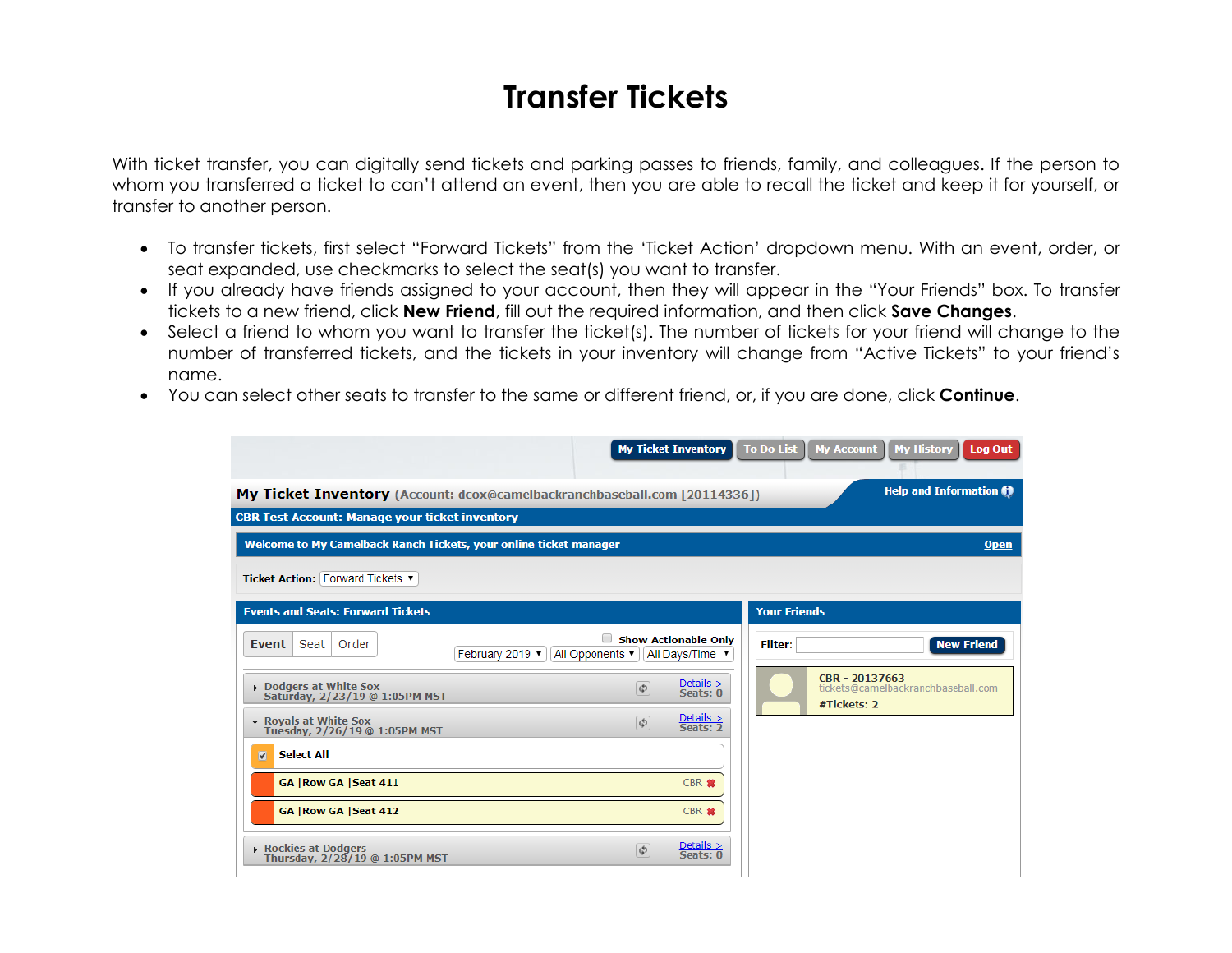• On the *Review: Forward Tickets* screen, add a message to your friend if desired, review the ticket information for accuracy, and then click **Forward Tickets**.

| Total: 1 Event(s)   2 Seat(s)   1 Friend(s)              |                                                                  |            |             |                                                                                                                                                                                                                                                                                                                |
|----------------------------------------------------------|------------------------------------------------------------------|------------|-------------|----------------------------------------------------------------------------------------------------------------------------------------------------------------------------------------------------------------------------------------------------------------------------------------------------------------|
| Note to your friend(s):                                  | <b>Ticket Forward Completion</b><br>complete the ticket forward. |            |             | Please review your ticket forward assignments below. You<br>can add notes for your friend(s) in the text box to the left.<br>You can also remove individual tickets being forwarded by<br>clicking on the red X remove button. When you are done<br>with your review, click on the "Forward Tickets" button to |
| CBR - tickets@camelbackranchbaseball.com<br><b>Event</b> | <b>Section</b>                                                   | <b>Row</b> | <b>Seat</b> | <b>Remove</b>                                                                                                                                                                                                                                                                                                  |
| Royals at White Sox<br>Tuesday, 2/26/19 @ 1:05PM MST     | <b>GA</b>                                                        | <b>GA</b>  | 411         | 裳                                                                                                                                                                                                                                                                                                              |
| Royals at White Sox<br>Tuesday, 2/26/19 @ 1:05PM MST     | <b>GA</b>                                                        | GA.        | 412         | 當                                                                                                                                                                                                                                                                                                              |
|                                                          |                                                                  |            |             |                                                                                                                                                                                                                                                                                                                |
|                                                          |                                                                  |            |             |                                                                                                                                                                                                                                                                                                                |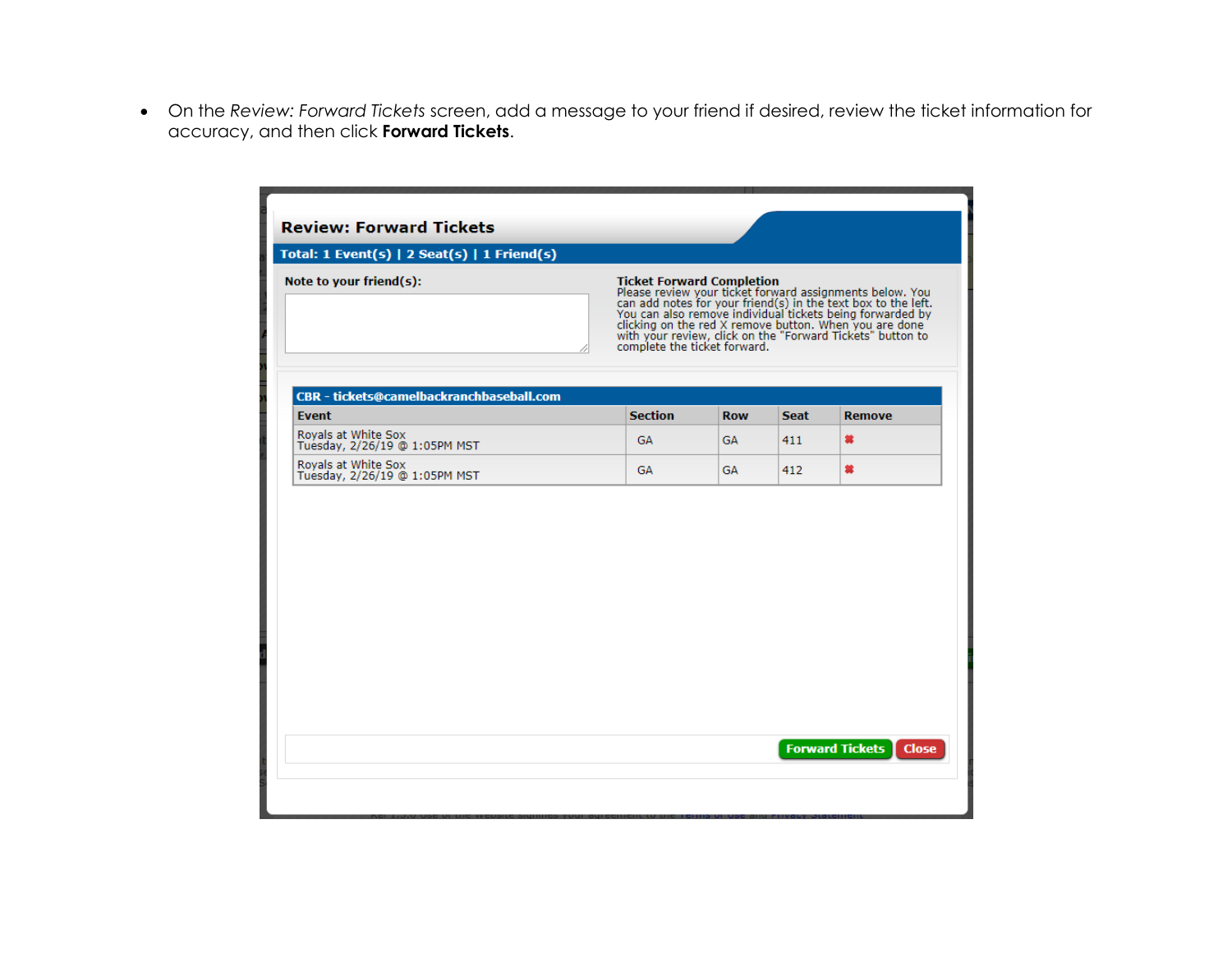• Once the transfer is complete, you will receive a confirmation pop-up. Click **My Ticket Inventory** to return to your ticket inventory, or click **My History** to review your transaction history, which will now show the transfer that you just completed. You will also receive a confirmation email letting you know that your tickets were transferred. The recipient of the tickets will receive an email with links and instructions for accessing the tickets.

| <b>Ticket Forward Confirmation</b>                                                                                                                                                                               |  |
|------------------------------------------------------------------------------------------------------------------------------------------------------------------------------------------------------------------|--|
| <b>Forward ID: 11212714</b>                                                                                                                                                                                      |  |
| Your ticket forward has been created successfully. Click the "My Ticket Inventory" button below to return to your ticket<br>inventory page or click the "My History" button to view your ticket forward history. |  |
| <b>My Ticket Inventory</b><br><b>My History</b>                                                                                                                                                                  |  |
|                                                                                                                                                                                                                  |  |
|                                                                                                                                                                                                                  |  |
|                                                                                                                                                                                                                  |  |
|                                                                                                                                                                                                                  |  |
|                                                                                                                                                                                                                  |  |

If you have questions or need assistance using any of the My Camelback Ranch Account features, please call the Camelback Ranch Ticket Office at (623) 302-5099.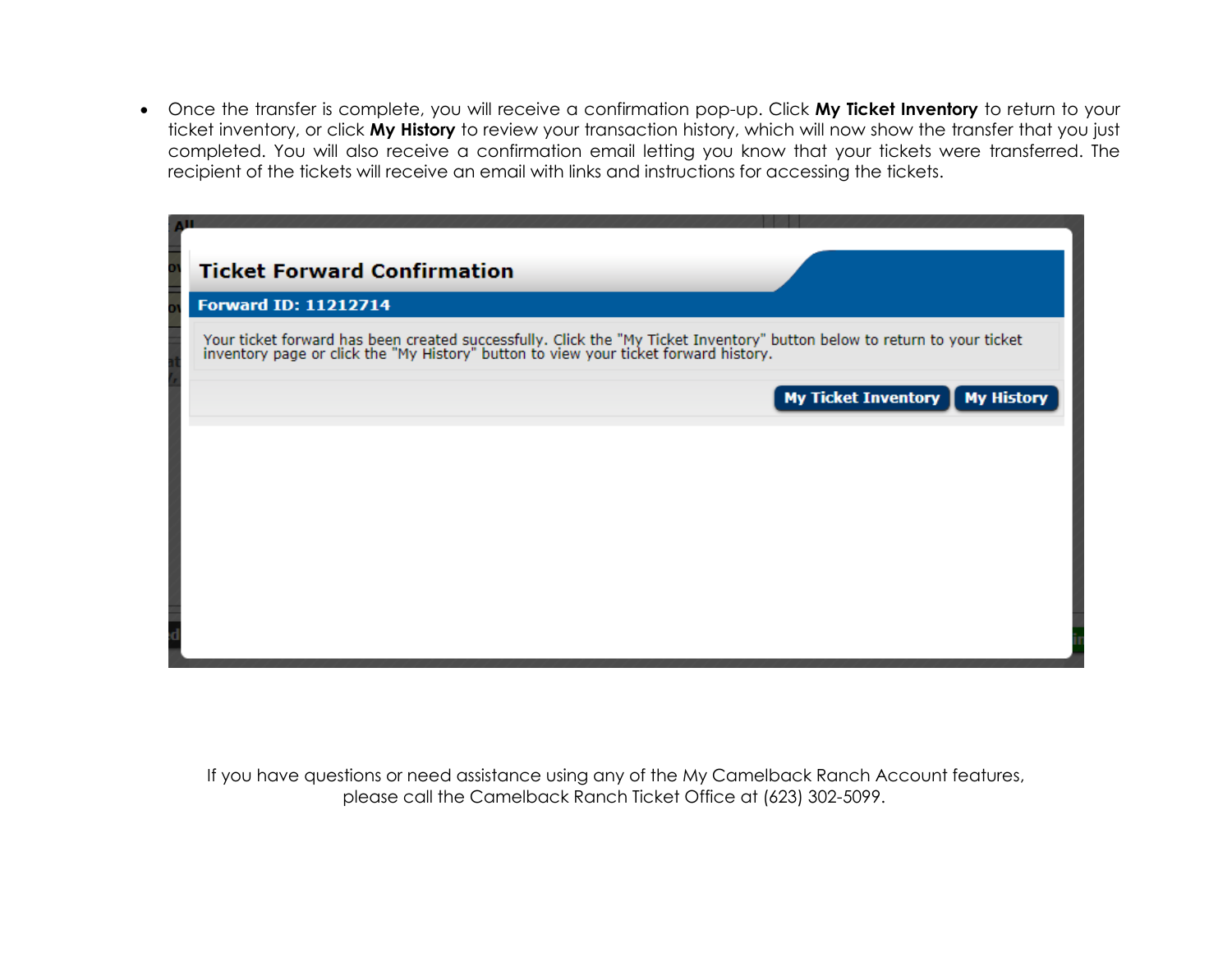## **Receiving Transferred Tickets**

When someone transfers tickets to you from their My Camelback Ranch account, you will receive an email notifying you that tickets have been transferred to you. Beneath this ticket information will be links enabling you to access the tickets, return the tickets, or send a thank you message.



If you have questions or need assistance using any of the My Camelback Ranch Account features, please call the Camelback Ranch Ticket Office at (623) 302-5099.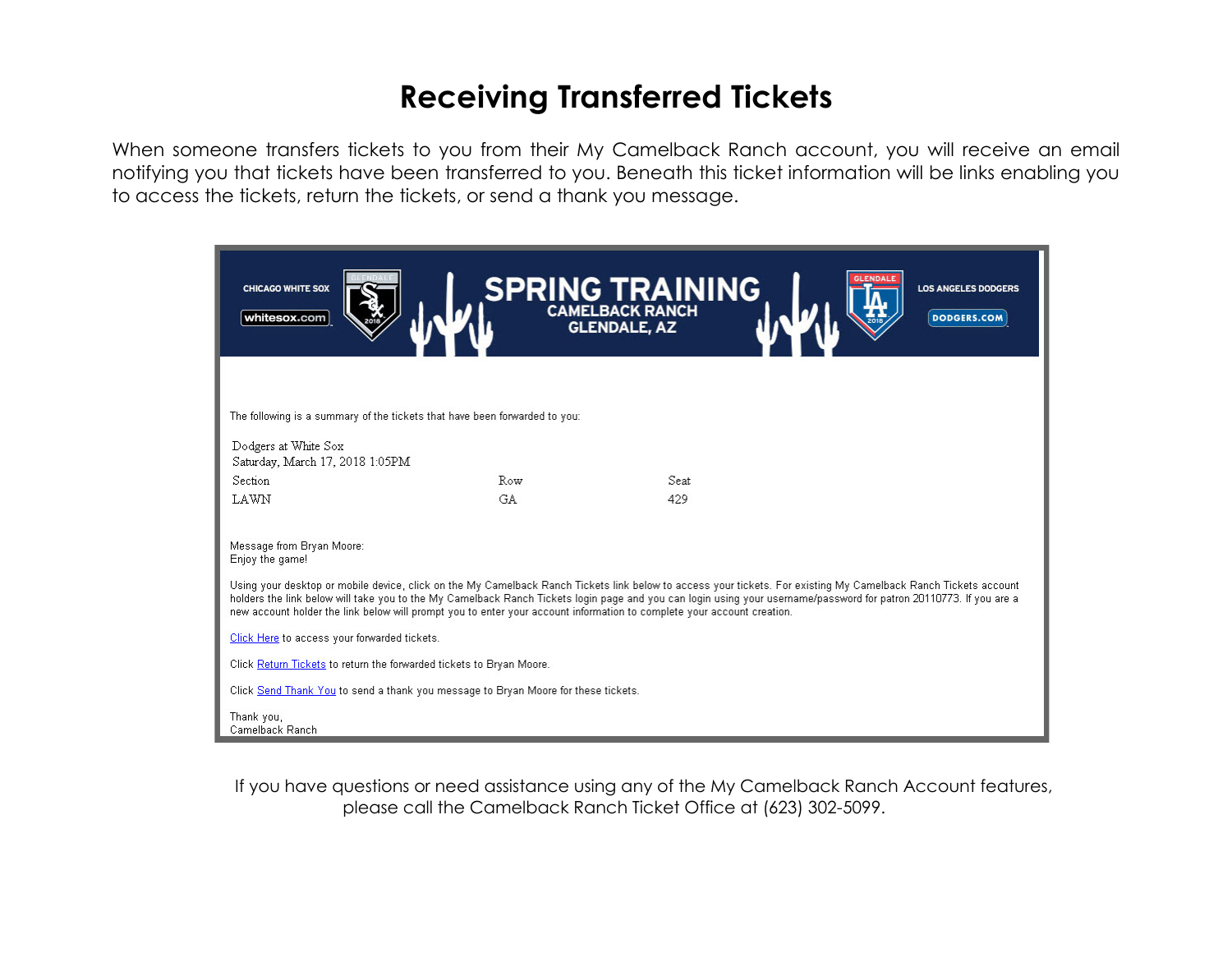## **Recalling Tickets**

Active tickets that have been transferred may be recalled unless the tickets have been scanned, are on offer, or have been resold.

• To recall tickets, first select the "My History" tab at the top of the page. The "Forwards" tab displays a list of transfers that you have created. Click the 'Forward ID' hyperlink corresponding to the tickets you want to recall to display details of the transfers.

|                                                                                                                                                                                                                                                                                                                                                                                                                                           |                                               | <b>My Ticket Inventory</b>                                              | <b>To Do List</b><br><b>My History</b><br><b>My Account</b><br>Log Out |  |  |  |
|-------------------------------------------------------------------------------------------------------------------------------------------------------------------------------------------------------------------------------------------------------------------------------------------------------------------------------------------------------------------------------------------------------------------------------------------|-----------------------------------------------|-------------------------------------------------------------------------|------------------------------------------------------------------------|--|--|--|
|                                                                                                                                                                                                                                                                                                                                                                                                                                           |                                               | <b>My History</b> (Account: dcox@camelbackranchbaseball.com [20114336]) | <b>Help and Information 0</b>                                          |  |  |  |
|                                                                                                                                                                                                                                                                                                                                                                                                                                           | <b>CBR Test Account: Transaction History</b>  |                                                                         |                                                                        |  |  |  |
| <b>Forwards</b>                                                                                                                                                                                                                                                                                                                                                                                                                           | <b>StubHub Offers</b><br><b>Paid Renewals</b> |                                                                         |                                                                        |  |  |  |
| <b>Forwarded Tickets:</b> These are the ticket forwards you have created.<br>Click the event date column header to sort the tickets by event date or forward id. You can also search these forwards by event date, using the search criteria<br>and search button. The Advanced Search allows you to search by<br>Reset C<br>Friend Any Friend<br><b>Advanced Search</b><br><b>Event Date</b><br><b>L</b> To<br>I a<br><b>Search</b><br>▼ |                                               |                                                                         |                                                                        |  |  |  |
|                                                                                                                                                                                                                                                                                                                                                                                                                                           |                                               | <b>Forwarded Tickets</b>                                                |                                                                        |  |  |  |
| <b>Forward ID</b>                                                                                                                                                                                                                                                                                                                                                                                                                         | <b>Event Date</b>                             | <b>Event</b>                                                            | <b>Transaction Date/Time</b>                                           |  |  |  |
| 11212714                                                                                                                                                                                                                                                                                                                                                                                                                                  | Tue Feb 26 1:05PM                             | Royals at White Sox                                                     | Mon. Nov 12, 2018 12:31 PM MST                                         |  |  |  |
| 9091370                                                                                                                                                                                                                                                                                                                                                                                                                                   | Wed Feb 28 1:05PM                             | Rangers at White Sox                                                    | Tue. Jan 16, 2018 09:11 AM MST                                         |  |  |  |
| Icon Legend<br><b>Multiple Events</b>                                                                                                                                                                                                                                                                                                                                                                                                     |                                               |                                                                         |                                                                        |  |  |  |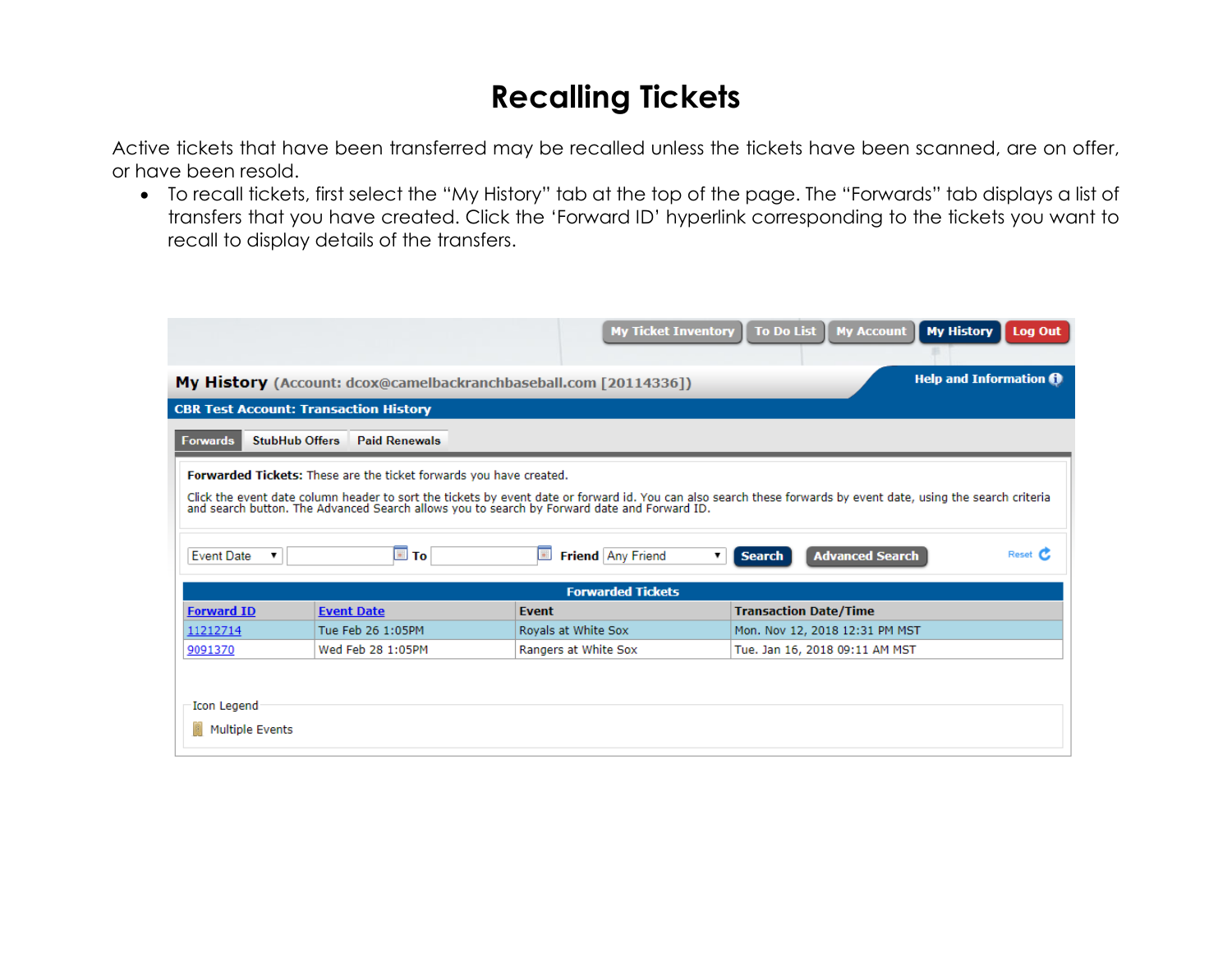• Select the ticket(s) to recall, and then click **Recall Tickets**.

| יוטופות וושפתומות הואנטרו<br><b>Forward Details</b><br>Details for Forward ID: 11212714 |                |            |             |               |                                    |                                       |
|-----------------------------------------------------------------------------------------|----------------|------------|-------------|---------------|------------------------------------|---------------------------------------|
| Royals at White Sox - Tuesday, February 26, 2019 1:05PM                                 |                |            |             |               |                                    |                                       |
| <b>Select All</b><br>☑                                                                  | <b>Section</b> | <b>Row</b> | <b>Seat</b> | <b>Friend</b> | <b>Email Address</b>               | <b>Status</b>                         |
| $\overline{\mathcal{L}}$                                                                | <b>GA</b>      | <b>GA</b>  | 411         | <b>CBR</b>    | tickets@camelbackranchbaseball.com | Forwarded                             |
| $\overline{\mathcal{L}}$                                                                | <b>GA</b>      | GA         | 412         | <b>CBR</b>    | tickets@camelbackranchbaseball.com | Forwarded                             |
|                                                                                         |                |            |             |               |                                    | <b>Recall Tickets</b><br><b>Close</b> |

• On the *Recall Tickets* screen, add a message to your friend if desired, and click **Recall Tickets** to complete the action.

| ansacuon<br><b>Recall Tickets</b>                                                                                                                                                                                                                    |                                         |
|------------------------------------------------------------------------------------------------------------------------------------------------------------------------------------------------------------------------------------------------------|-----------------------------------------|
| The selected ticket(s) will no longer be forwarded to the original friend upon clicking the "Recall Tickets" button.<br>You can enter comments that will be sent to your friend in the email that notifies them their tickets hav<br><b>Comments</b> |                                         |
|                                                                                                                                                                                                                                                      |                                         |
|                                                                                                                                                                                                                                                      | <b>Recall Tickets</b>  <br><b>Close</b> |
|                                                                                                                                                                                                                                                      |                                         |